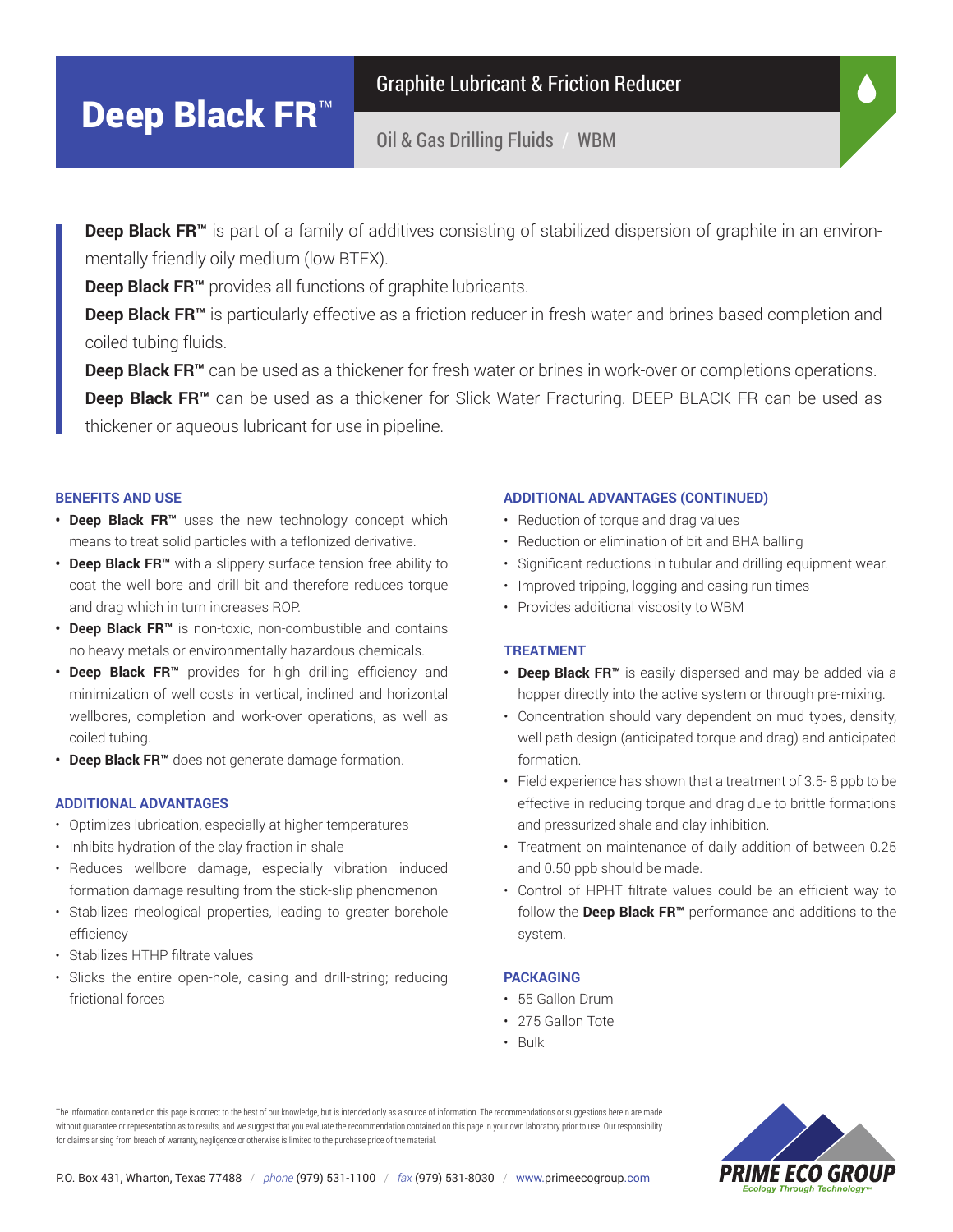Graphite Lubricant & Friction Reducer

Oil & Gas Drilling Fluids / WBM

## **PERFORMANCE TESTS**

In 4% KCl Base

These test show that additions of **Deep Black FR™** from 5.3 to 9.0 gal/m3 can help to get acceptable rheology parameters.

| <b>Sample</b>                  |      | $\overline{2}$ | 3                 |
|--------------------------------|------|----------------|-------------------|
| Tap Water (ml)                 | 350  | 350            | 350               |
| Soda Ash (g)                   | 0.50 | 0.50           | 0.50              |
| KCl(g)                         | 14   | 14             | 14                |
| Deep Black FR™                 |      | 10             | $12 \overline{ }$ |
| Calcium Carbonate Mesh 200 (g) | 50   | 50             | 50                |
| pH                             | 9.8  | 9.8            | 9.9               |

| <b>Sample</b>                 |               | ◠   |     |
|-------------------------------|---------------|-----|-----|
| Temperature (°F)              | 120           | 120 | 120 |
| PV (cps)                      |               |     | 10  |
| YP (lbf/100ft2)               |               | 20  | 26  |
| Gels (lbf/100ft2)             | 1/1           | 2/2 | 3/4 |
| 6/3 rpm Readings (lbf/100ft2) | $\frac{1}{1}$ | 3/2 | 6/4 |

| <b>Sample</b>           |  |  |
|-------------------------|--|--|
| Liquid XE (ml)          |  |  |
| Liquid XP-175 (ml)      |  |  |
| Liquid XH Polymer (ml)* |  |  |

*\* Liquid XH Polymer is a liquid presentation of fluid lost control/rheology enhancer polymer.*

| <b>Sample</b>                 |     | ົ   | 3   |
|-------------------------------|-----|-----|-----|
| Temperature (°F)              | 120 | 120 | 120 |
| PV (cps)                      | 9   | 14  | 12  |
| YP (lbf/100ft2)               | 16  | 25  | 33  |
| Gels (lbf/100ft2)             | 2/2 | 3/3 | 4/4 |
| 6/3 rpm Readings (lbf/100ft2) | 3/2 | 4/3 | 7/4 |

The information contained on this page is correct to the best of our knowledge, but is intended only as a source of information. The recommendations or suggestions herein are made without guarantee or representation as to results, and we suggest that you evaluate the recommendation contained on this page in your own laboratory prior to use. Our responsibility for claims arising from breach of warranty, negligence or otherwise is limited to the purchase price of the material.